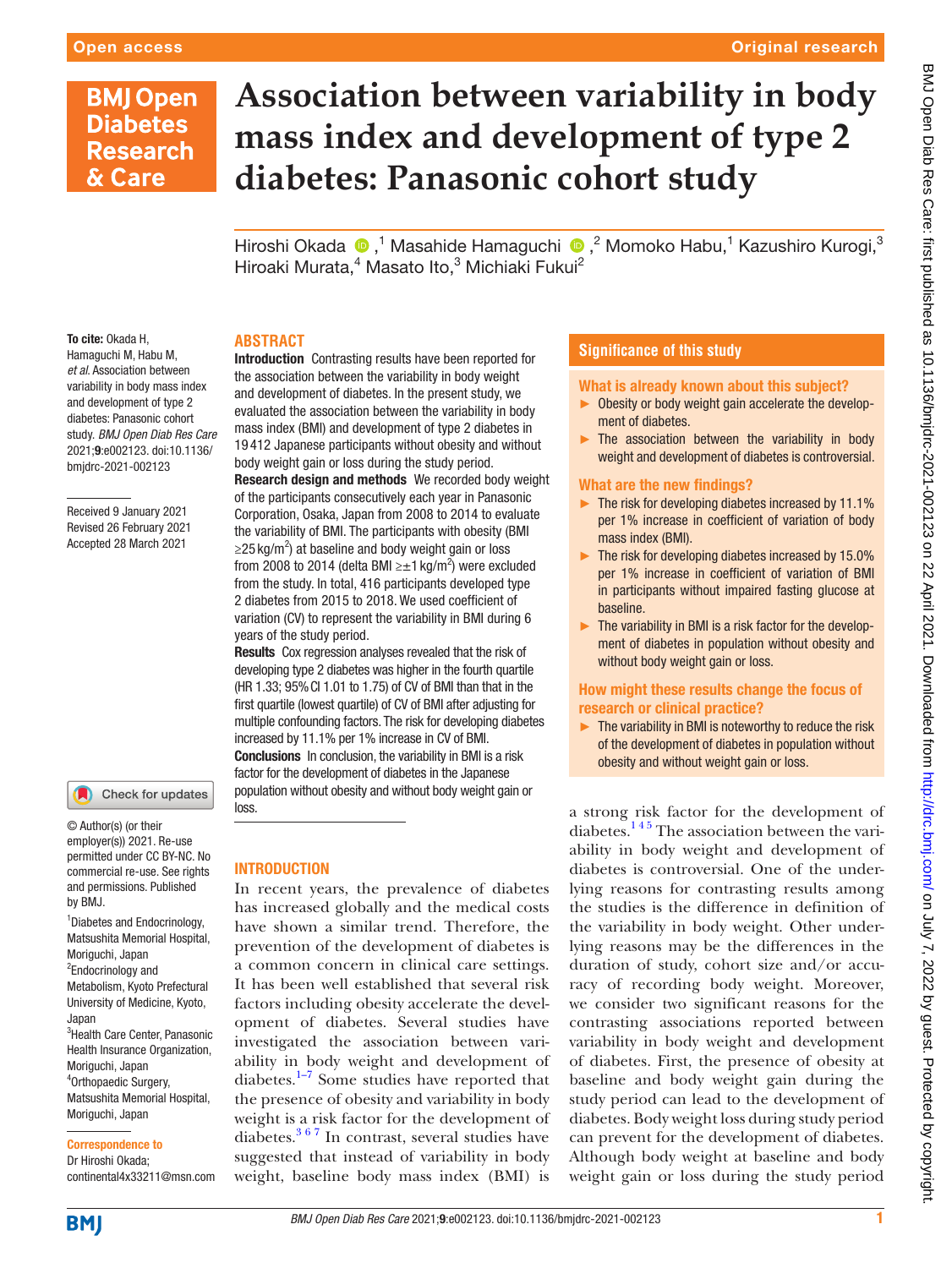can affect the development of diabetes, many studies have not elucidated these effects. Second, the difference in race can influence the development of diabetes. The BMI of Japanese patients with diabetes is similar to that of the Japanese population as a whole.<sup>[8](#page-5-2)</sup> Variability in body weight may be more significant than the body weight at baseline in the Japanese population without obesity.

To the best of our knowledge, no study has elucidated the association between the variability in body weight and the development of type 2 diabetes in a population without obesity and without body weight gain or loss during the study period. Therefore, the present study, for the first time, investigated the association between the variability in BMI and the development of type 2 diabetes in the Japanese population without obesity and without body weight gain or loss during the study period.

# MATERIALS AND METHODS

# Study design and data collection

The present long-term retrospective cohort study comprised participants from a medical health check-up program, which was conducted in Panasonic Corporation, Osaka, Japan. The purpose of this program was to promote public health through the early detection of chronic diseases including metabolic disorders and the evaluation of their underlying risk factors. All employees participate in this program every year. The employer shall, as provided for by the Ordinance of the Ministry of Health, Labor and Welfare, have medical examinations of workers conducted by a physician. The present study used the data collected between 2008 and

2018, which were retrieved from the database named Panasonic cohort study.

The blood samples were collected after >10 hours of fasting. Body weight and height were recorded using an automatic weight and height machine. The participants wore only underwear when their body weight and height were recorded. The baseline characteristics were assessed using the self-administered questionnaire, which was standardized and has been previously validated. Forty-one items were included in the questionnaire. The participants were classified as non-smokers, past smokers and current smokers. Eating speed was classified as fast, normal and slow. The participants were asked about their habit of breakfast. The participants who consumed alcohol daily were classified as alcohol drinkers. The participants who played any sport twice a week regularly were classified as regular exercisers. Type 2 diabetes was defined by fasting plasma glucose level ≥126mg/dL, having a self-reported history of diabetes and/or the use of antidiabetic medication. Impaired fasting glucose (IFG) was defined by the fasting plasma glucose level of 110–125 mg/dL. The variability in BMI was assessed from 2008 to 2014. The development of type 2 diabetes was assessed every year from 2015 to 2018.

#### Exclusion criteria

In total, 140590 employees underwent a medical health check-up in 2008. The participants who did not undergo health check-up consecutively from 2008 to 2018 were excluded (n=65256) from the study. The participants

<span id="page-1-0"></span>

| Characteristics of participants at baseline<br>Table 1 |                  |                             |                             |          |
|--------------------------------------------------------|------------------|-----------------------------|-----------------------------|----------|
|                                                        | All              | Development of diabetes (-) | Development of diabetes (+) | P value  |
| N                                                      | 19412            | 18996                       | 416                         | -        |
| Age (years)                                            | 42.16 (6.05)     | 42.1 (6.06)                 | 44.8 (4.97)                 | < 0.0001 |
| Sex (male/female)                                      | 15 909/3503      | 15 513/3483                 | 396/20                      | < 0.0001 |
| BMI at baseline (kg/m <sup>2</sup> )                   | 21.54 (2.04)     | 21.52 (2.04)                | 22.50 (1.81)                | < 0.0001 |
| SBP (mm Hg)                                            | 116.11 (13.16)   | 115.98(13.1)                | 121.63 (14.50)              | < 0.0001 |
| DBP (mm Hg)                                            | 72.49 (10.15)    | 72.39 (10.12)               | 76.84 (10.55)               | < 0.0001 |
| LDL cholesterol (mg/dL)                                | 119.58 (29.93)   | 119.36 (29.758)             | 129.72 (34.64)              | < 0.0001 |
| HDL cholesterol (mg/dL)                                | 62.19 (15.13)    | 62.3 (15.14)                | 57.43 (14.18)               | < 0.0001 |
| Triglycerides (mg/dL)                                  | 101.13 (76.79)   | 100.5 (76.58)               | 131.94 (80.08)              | < 0.0001 |
| Glucose (mg/dL)                                        | 91.57 (8.17)     | 91.30 (7.93)                | 103.65 (9.762)              | < 0.0001 |
| Uric acid (mg/dL)                                      | 5.69(1.33)       | 5.68(1.33)                  | 6.21(1.39)                  | < 0.0001 |
| Smoking (none/past/current)                            | 10 363/2579/6470 | 10 205/2530/6261            | 158/49/209                  | < 0.0001 |
| Eating speed (fast/normal/slow)                        | 5660/12 163/1589 | 5504/11 932/1570            | 156/241/19                  | < 0.0001 |
| Skipping breakfast $(+/-)$                             | 4133/15 279      | 4018/14 978                 | 115/301                     | 0.001    |
| Alcohol drinker $(+/-)$                                | 5192/14 220      | 5039/13 957                 | 153/263                     | < 0.0001 |
| Physical exercise $(+/-)$                              | 2958/16 454      | 2889/16 107                 | 69/347                      | 0.44     |
| CV of BMI (%)                                          | 2.22(0.96)       | 2.21(0.96)                  | 2.30(1.04)                  | 0.037    |

Data are presented as mean (SD) or absolute number.

BMI, body mass index; CV, coefficient of variation; DBP, diastolic blood pressure; HDL, high-density lipoprotein; LDL, low-density lipoprotein; SBP, systolic blood pressure.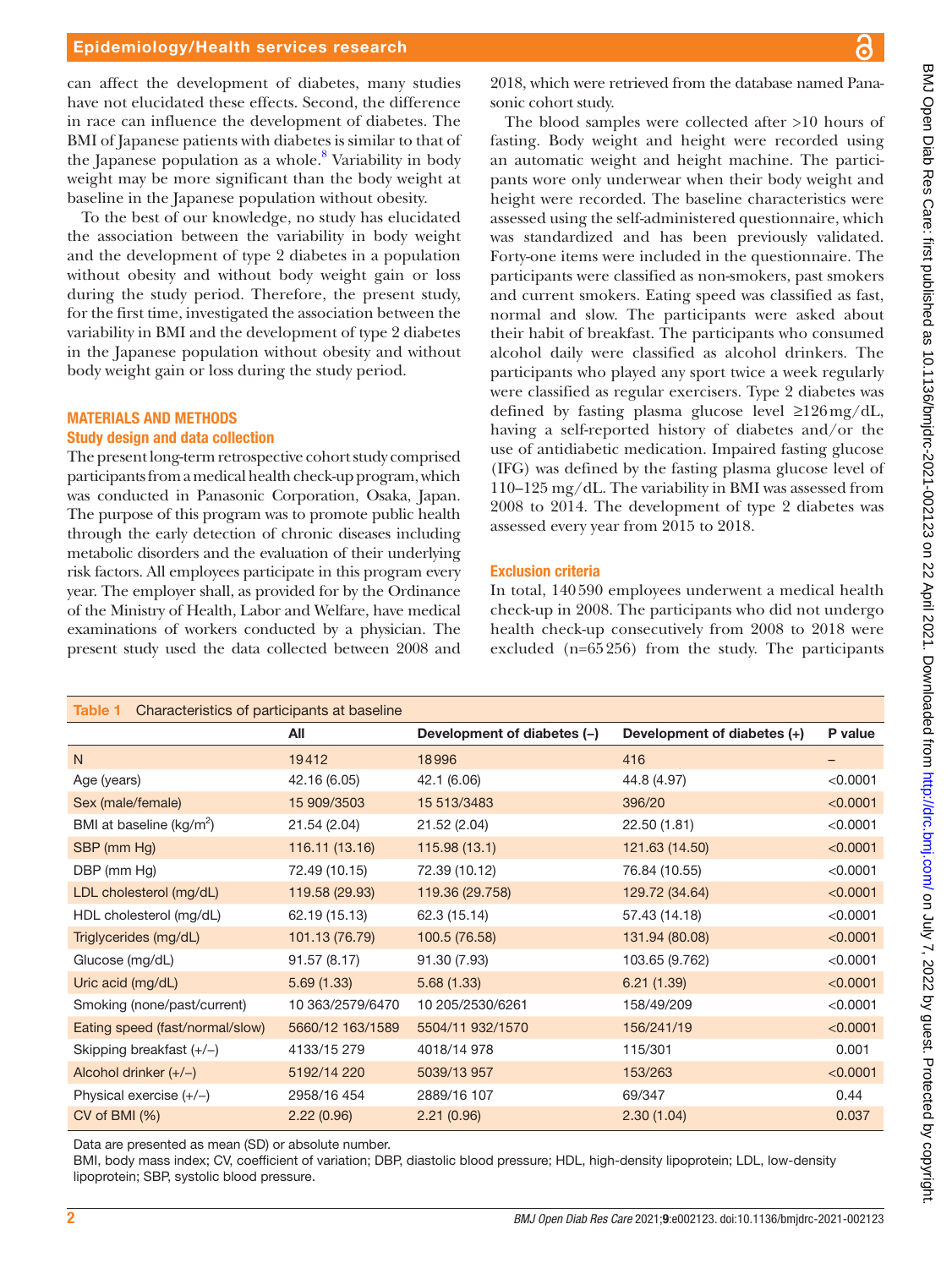with diabetes at baseline and the participants who developed diabetes during the data collection for variability in BMI were excluded (n=5614) from the study. We excluded participants with obesity at baseline and with body weight gain or loss from 2008 to 2014. We defined body weight gain or loss as an increase or decrease of >1 kg/m<sup>2</sup> of BMI based on previous studies.<sup>9-11</sup> The participants with obesity (BMI  $\geq 25 \text{ kg/m}^2$ ) at baseline and body weight gain or loss from 2008 to 2014 (delta BMI  $\geq \pm 1$  kg/  $(m<sup>2</sup>)$  were excluded (n=26321) from the study. The participants with missing data were also excluded (n=23987).

#### Variability in BMI

We collected BMI data consecutively from 2008 to 2014 to evaluate the variability in BMI. We calculated the coefficient of variation (CV) of BMI to assess the variability of BMI from 2008 to 2014. The CV was calculated as follows:  $CV=SD \times 100/average~BMI.<sup>12</sup> Because we need to consider$ the effect of change in BMI after data collection of CV of BMI, we assessed change in BMI from 2015 to the end of the study. We defined change in BMI after data collection as the difference between BMI at the end of the study and that in 2015.

#### Statistical analyses

The means and frequencies of potential confounding variables were calculated. The differences in general characteristics at baseline according to the development of diabetes at follow-up were assessed by the t-test and  $\chi^2$  test as appropriate. The CV of BMI were divided into quartiles: <1.56, 1.56–2.03, 2.04–2.65 and >2.65% in all participants

or <1.56, 1.56–2.03, 2.04–2.66 and >2.67% in the participants without IFG at baseline. The association between the variability in BMI and the development of type 2 diabetes was evaluated by Cox regression analyses using multivariate models. Quartiles of CV of BMI and continuous variable of CV of BMI were added in model 1 and model 2, respectively. Covariates included in the multivariate model are the factors associated with the development of type 2 diabetes. Multivariate model was adjusted for age, sex, BMI at baseline, change in BMI after data collection, systolic blood pressure (SBP), levels of low-density lipoprotein (LDL) cholesterol, high-density lipoprotein (HDL) cholesterol, triglycerides, glucose at baseline, smoking status, eating speed, skipping breakfast, alcohol consumption and physical exercise. We also assessed the association between the variability in BMI and the development of type 2 diabetes in patients without IFG at baseline who were likely to develop diabetes. All continuous variables are presented as mean±SDor absolute number. The differences with p value <0.05 were considered statistically significant. The associations are presented as HRs with 95% CI. The statistical analyses were performed using JMP software, V.10 (SAS Institute, Cary, North Carolina, USA).

## RESULTS

The baseline characteristics of the participants enrolled in this study are shown in [table](#page-1-0) 1. [Table](#page-2-0) 2 shows the baseline characteristics of the participants without IFG at baseline. In total, 416 participants among all participants

<span id="page-2-0"></span>

| Characteristics of the participants without impaired fasting glucose at baseline<br>Table 2 |                  |                             |                             |          |  |
|---------------------------------------------------------------------------------------------|------------------|-----------------------------|-----------------------------|----------|--|
|                                                                                             | All              | Development of diabetes (-) | Development of diabetes (+) | P value  |  |
| N                                                                                           | 19031            | 18716                       | 315                         | -        |  |
| Age (years)                                                                                 | 42.11 (6.06)     | 42.07 (6.06)                | 44.54 (5.14)                | < 0.0001 |  |
| Sex (male/female)                                                                           | 15 542/3489      | 15 245/3471                 | 297/18                      | < 0.0001 |  |
| BMI at baseline (kg/m <sup>2</sup> )                                                        | 21.53 (2.04)     | 21.52 (2.04)                | 22.56 (1.79)                | < 0.0001 |  |
| SBP (mm Hg)                                                                                 | 115.92 (13.06)   | 115.84 (13.02)              | 120.76 (14.40)              | < 0.0001 |  |
| DBP (mm Hg)                                                                                 | 72.35 (10.10)    | 72.28 (10.07)               | 76.71 (10.92)               | < 0.0001 |  |
| LDL cholesterol (mg/dL)                                                                     | 119.45 (29.85)   | 119.28 (29.73)              | 129.21 (35.17)              | < 0.0001 |  |
| HDL cholesterol (mg/dL)                                                                     | 62.23 (15.13)    | 62.30 (15.14)               | 57.70 (14.21)               | < 0.0001 |  |
| Triglycerides (mg/dL)                                                                       | 100.36 (73.45)   | 99.83 (73.26)               | 131.73 (78.32)              | < 0.0001 |  |
| Glucose (mg/dL)                                                                             | 91.10 (7.53)     | 90.96 (7.45)                | 99.77 (7.45)                | < 0.0001 |  |
| Uric acid (mg/dL)                                                                           | 5.68(1.33)       | 5.67(1.33)                  | 6.21(1.37)                  | < 0.0001 |  |
| Smoking (non/past/current)                                                                  | 10 183/2518/6330 | 10 071/2477/6168            | 112/41/162                  | < 0.0001 |  |
| Eating speed (fast/normal/slow)                                                             | 5543/11 917/1571 | 5429/11 730/1557            | 114/187/14                  | 0.003    |  |
| Skipping breakfast $(+/-)$                                                                  | 4046/14 985      | 3957/14 759                 | 89/226                      | 0.002    |  |
| Alcohol drinker $(+/-)$                                                                     | 5040/13 991      | 4928/13 788                 | 112/203                     | 0.002    |  |
| Physical exercise $(+/-)$                                                                   | 2892/16 139      | 2838/15 878                 | 54/261                      | 0.34     |  |
| CV of BMI (%)                                                                               | 2.22(0.96)       | 2.21(0.96)                  | 2.35(1.08)                  | 0.016    |  |

Data are presented as mean (SD) or absolute number.

BMI, body mass index; CV, coefficient of variation; DBP, diastolic blood pressure; HDL, high-density lipoprotein; LDL, low-density lipoprotein; SBP, systolic blood pressure.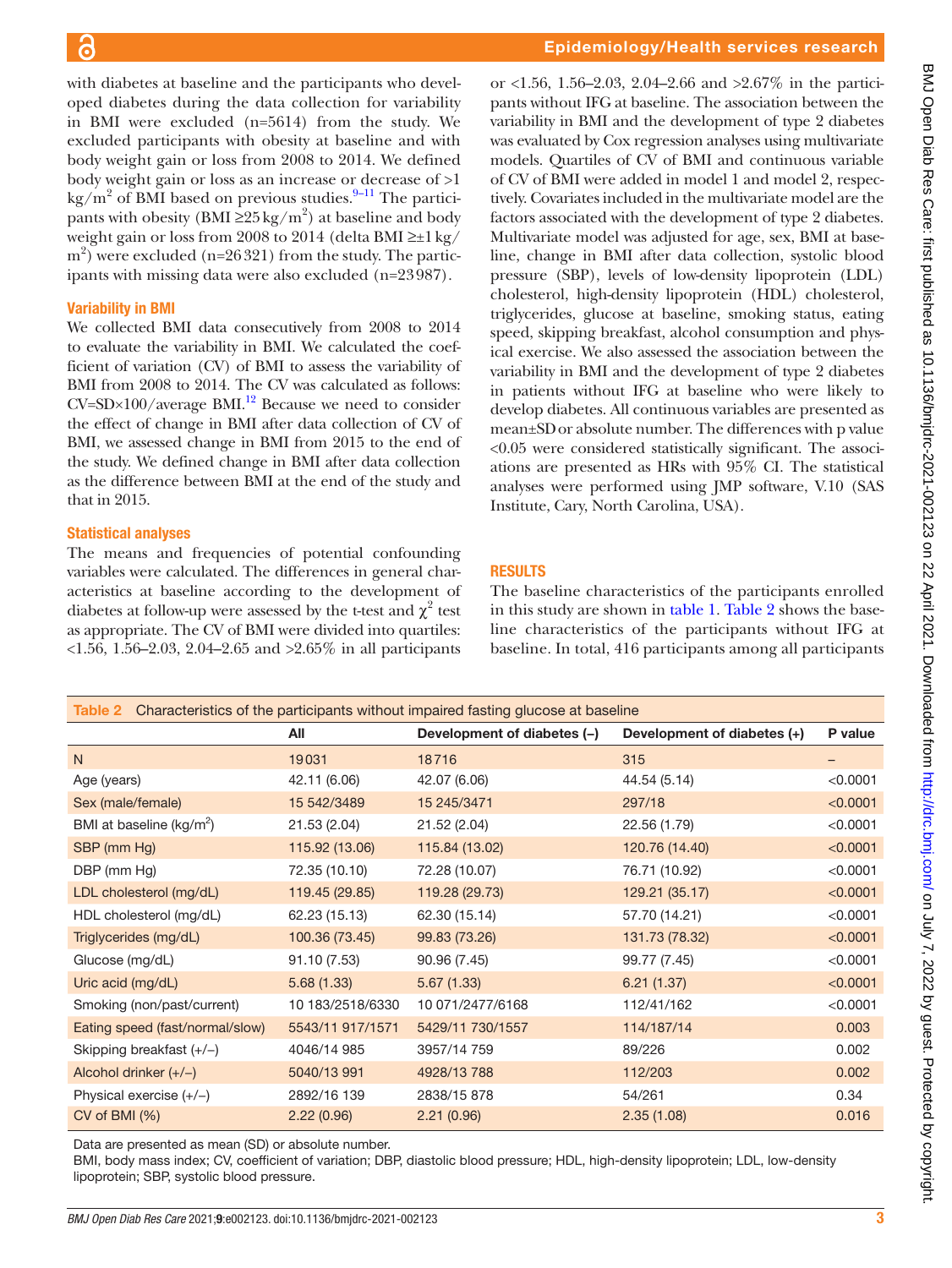# <span id="page-3-0"></span>Epidemiology/Health services research

| . .<br>. .<br>۰. |  |
|------------------|--|
|                  |  |
|                  |  |

|                                      | Model 1                  |          | Model 2                        |                          |
|--------------------------------------|--------------------------|----------|--------------------------------|--------------------------|
|                                      | <b>HR (95% CI)</b>       | P value  | <b>HR (95% CI)</b>             | P value                  |
| Age                                  | 1.04 (1.02 to 1.06)      | < 0.0001 | 1.04 (1.02 to 1.06)            | < 0.0001                 |
| Sex (male)                           | 1.08 (0.68 to 1.79)      | 0.77     | 1.08 (0.69 to 1.80)            | 0.75                     |
| <b>BMI</b> at baseline               | 1.12 (1.06 to 1.19)      | 0.0002   | 1.12 (1.06 to 1.19)            | 0.0002                   |
| Change in BMI after data collection  | 0.99 (0.90 to 1.09)      | 0.87     | 0.99 (0.90 to 1.09)            | 0.85                     |
| CV of BMI quartile 1 (ref)           | $\mathbf{1}$             |          | $\qquad \qquad -$              | -                        |
| Quartile 2                           | 1.10 (0.83 to 1.46)      | 0.50     | $\overline{\phantom{a}}$       | -                        |
| Quartile 3                           | 1.06 (0.80 to 1.42)      | 0.67     | $\overline{\phantom{a}}$       | -                        |
| Quartile 4                           | 1.33 (1.01 to 1.75)      | 0.03     |                                | $\overline{\phantom{0}}$ |
| CV of BMI                            | $\overline{\phantom{0}}$ | -        | 1.11 $(1.01 \text{ to } 1.22)$ | 0.03                     |
| Systolic blood pressure              | 1.003 (0.996 to 1.01)    | 0.39     | 1.003 (0.996 to 1.01)          | 0.36                     |
| <b>LDL</b> cholesterol               | 1.002 (0.999 to 1.005)   | 0.17     | 1.002 (0.999 to 1.006)         | 0.16                     |
| <b>HDL</b> cholesterol               | 0.99 (0.98 to 0.999)     | 0.02     | 0.99 (0.98 to 0.999)           | 0.02                     |
| <b>Triglycerides</b>                 | 0.9999 (0.999 to 1.0009) | 0.93     | 0.9999 (0.999 to 1.0009)       | 0.89                     |
| Glucose                              | 1.14 (1.13 to 1.16)      | < 0.0001 | 1.14 (1.13 to 1.16)            | < 0.0001                 |
| Smoking (past) (ref: none)           | 0.88 (0.63 to 1.21)      | 0.42     | 0.87 (0.62 to 1.20)            | 0.42                     |
| Smoking (current) (ref: none)        | 1.81 (1.45 to 2.25)      | < 0.0001 | 1.81 (1.45 to 2.25)            | < 0.0001                 |
| Eating speed (slow)<br>(ref: normal) | $0.83$ (0.50 to 1.28)    | 0.41     | $0.83$ (0.50 to 1.29)          | 0.42                     |
| Eating speed (fast)<br>(ref: normal) | 1.27 (1.04 to 1.56)      | 0.02     | 1.27 (1.03 to 1.55)            | 0.02                     |
| Skipping breakfast (yes)<br>(ref:no) | 1.17 (0.93 to 1.46)      | 0.17     | 1.17 (0.93 to 1.46)            | 0.17                     |
| Alcohol drinker (yes) (ref: no)      | 1.03 (0.83 to 1.27)      | 0.77     | 1.04 (0.84 to 1.28)            | 0.72                     |
| Physical exercise (yes)<br>(ref:no)  | 1.08 (0.82 to 1.39)      | 0.59     | 1.08 (0.82 to 1.39)            | 0.60                     |

(315 participants among those without IFG at baseline)

developed type 2 diabetes from 2015 to 2018. Tables [3 and 4](#page-3-0) show the adjusted HRs in multivariate models for the development of diabetes in all participants or in the participants without IFG at baseline. The risk of developing type 2 diabetes was higher in the fourth quartile of CV of BMI than that in the lowest quartile (first quartile) of CV of BMI in all participants and in those without IFG at baseline (model 1; HR 1.33;  $95\%$  CI 1.01 to 1.75 and HR 1.51; 95%CI 1.10 to 2.08, respectively). The risk for developing diabetes increased by 11.1% and 15.0% per 1% increase in CV of BMI in all participants and in those without IFG at baseline, respectively (model 2). Age, BMI at baseline, HDL cholesterol, glucose, current smoking habit and fast eaters were also associated with the increased odds of developing type 2 diabetes in all participants. Age, BMI at baseline, glucose and current smoking habit were associated with the increased odds of developing type 2 diabetes in the participants without IFG at baseline. If we change the combination of period for data collection of CV of BMI and follow-up as follows: 2008–2012 and 2013–2018, 2008–2013 and 2014–2018 or 2008–2015 and 2016–2018 respectively, the HR per

1% increase in CV of BMI was 1.04 (95% CI 0.93 to 1.15, p=0.50), 1.13 (95% CI 1.03 to 1.24, p=0.013) or 1.15 (95% CI 1.03 to 1.37, p=0.0086) in all participants.

# **DISCUSSION**

The CV of BMI was associated with the increased odds of the development of type 2 diabetes. The main results were identified if the participants with IFG at baseline were excluded. The major finding of the present study is that the variability in BMI is an independent risk factor for the development of type 2 diabetes in a Japanese population. When CV of BMI and the development of type 2 diabetes were assessed from 2008 to 2012 and from 2013 to 2018, we found no association between CV of BMI and the development of type 2 diabetes because the period for data collection for CV of BMI might be short.

The association between the variability in body weight and the development of diabetes is still controversial. Although many studies have evaluated the effect of body weight or BMI at baseline on the development of diabetes, few studies have evaluated the effect of body weight gain or loss. A study evaluated the association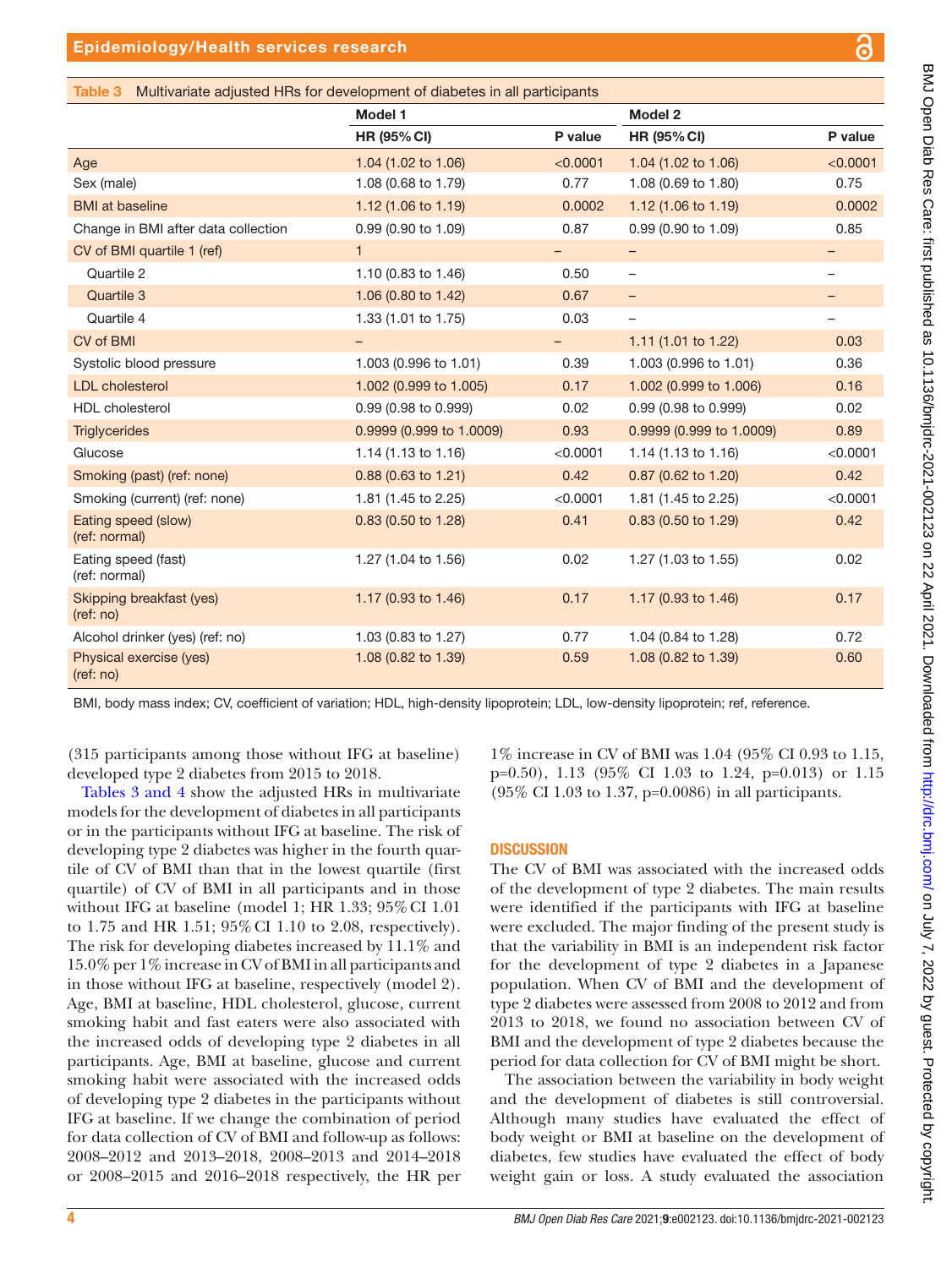| Table 4 Multivariate adjusted HRs for the development of diabetes in the participants without impaired fasting glucose at<br>baseline |                                |          |                                |          |  |
|---------------------------------------------------------------------------------------------------------------------------------------|--------------------------------|----------|--------------------------------|----------|--|
|                                                                                                                                       | Model 1                        |          | Model 2                        |          |  |
|                                                                                                                                       | <b>HR (95% CI)</b>             | P value  | <b>HR (95% CI)</b>             | P value  |  |
| Age                                                                                                                                   | 1.04 (1.01 to 1.06)            | 0.002    | 1.04 (1.01 to 1.06)            | 0.002    |  |
| Sex (male)                                                                                                                            | 0.98 (0.60 to 1.68)            | 0.92     | 0.98 (0.61 to 1.69)            | 0.95     |  |
| <b>BMI</b> at baseline                                                                                                                | 1.15 $(1.07 \text{ to } 1.23)$ | 0.0002   | 1.15 $(1.07 \text{ to } 1.23)$ | 0.0002   |  |
| Change in BMI after data collection                                                                                                   | 0.97 (0.87 to 1.08)            | 0.59     | 0.97 (0.87 to 1.08)            | 0.57     |  |
| CV of BMI quartile 1 (ref)                                                                                                            | $\mathbf{1}$                   |          |                                | -        |  |
| Quartile 2                                                                                                                            | 1.16 (0.83 to 1.62)            | 0.50     | -                              | -        |  |
| Quartile 3                                                                                                                            | 1.17 (0.84 to 1.64)            | 0.67     | -                              |          |  |
| Quartile 4                                                                                                                            | 1.51 (1.10 to 2.08)            | 0.01     |                                |          |  |
| CV of BMI                                                                                                                             |                                |          | 1.15 $(1.04 \text{ to } 1.28)$ | 0.006    |  |
| Systolic blood pressure                                                                                                               | 1.005 (0.997 to 1.01)          | 0.23     | 1.005 (0.997 to 1.01)          | 0.22     |  |
| <b>LDL</b> cholesterol                                                                                                                | 1.003 (0.999 to 1.007)         | 0.10     | 1.003 (0.999 to 1.007)         | 0.10     |  |
| HDL cholesterol                                                                                                                       | 0.997 (0.99 to 1.006)          | 0.50     | 0.997 (0.99 to 1.006)          | 0.49     |  |
| <b>Triglycerides</b>                                                                                                                  | 1.0008 (0.9997 to 1.002)       | 0.16     | 1.0008 (0.9997 to 1.002)       | 0.16     |  |
| Glucose                                                                                                                               | 1.16 $(1.14 \text{ to } 1.18)$ | < 0.0001 | 1.16 $(1.14 \text{ to } 1.18)$ | < 0.0001 |  |
| Smoking (past) (ref: none)                                                                                                            | 1.11 (0.77 to 1.59)            | 0.56     | 1.11 (0.76 to 1.58)            | 0.58     |  |
| Smoking (current) (ref: none)                                                                                                         | 2.12 (1.64 to 2.75)            | < 0.0001 | 2.12 (1.64 to 2.74)            | < 0.0001 |  |
| Eating speed (slow) (ref: normal)                                                                                                     | $0.70$ (0.39 to 1.17)          | 0.18     | $0.70$ (0.39 to 1.17)          | 0.19     |  |
| Eating speed (fast) (ref: normal)                                                                                                     | 1.19 (0.94 to 1.50)            | 0.15     | 1.19 (0.94 to 1.50)            | 0.15     |  |
| Skipping breakfast (yes) (ref: no)                                                                                                    | 1.22 $(0.94 \text{ to } 1.56)$ | 0.14     | 1.21 $(0.93 \text{ to } 1.56)$ | 0.15     |  |
| Alcohol drinker (yes) (ref: no)                                                                                                       | 0.98 (0.76 to 1.25)            | 0.86     | 0.98 (0.77 to 1.25)            | 0.88     |  |
| Physical exercise (yes) (ref: no)                                                                                                     | 1.16 $(0.86 \text{ to } 1.55)$ | 0.33     | 1.16 (0.86 to 1.55)            | 0.33     |  |

BMI, body mass index; CV, coefficient of variation; HDL, high-density lipoprotein; LDL, low-density lipoprotein; ref, reference.

between variability in body weight and body weight gain or loss and reported the association between the vari-ability in body weight and the development of diabetes.<sup>[13](#page-5-5)</sup> However, the duration of this study was very short and the variability in body weight was calculated for the data of only 2–3 years.[13](#page-5-5) The authors defined the weight-stable group with the change in body weight  $\langle \pm 5\% \cdot \right.^{13}$  However, we consider that the  $\pm 5\%$  change in body weight during 2–3 years was large and unstable. Therefore, the exact effect of body weight gain or loss was not assessed. In the present analysis, we excluded the participants with obesity (BMI ≥25 kg/m<sup>2</sup>) at baseline and body weight gain or loss during 6 years period (delta BMI ≥±1 kg/m<sup>2</sup>). Body weight was recorded in accuracy using an automatic weight and height machine in this study. Moreover, we have added change in BMI after data collection of the variability of BMI to multivariate models in order to exclude the effect of change in BMI after data collection of the variability of BMI.

It is unclear how the variability in body weight causes the development of diabetes. There were several reports which assess the association between the variability in body weight and glucose tolerance. A study reported the association between the variability in body weight and fatty acid metabolism. $^{14}$  It was found that the variability in body weight was associated with an increase in the

size of adipocytes and the amount of lipogenic enzymes, including fatty acid synthase, acetyl-CoA carboxylase, malic enzyme, pyruvate kinase and lipoprotein lipase in an animal model. $^{14}$  Additionally, it has been reported that the variability in body weight is associated with the increase in the amounts of myristic acid, palmitic acid, palmitoleic acid and stearic acid, which leads to the impairment in glucose metabolism. $\frac{15}{10}$  In contrast, the variability in body weight has been associated with the decrease in the amounts of linoleic acid and α-linolenic acid, which leads to the improvement in glucose metab-olism.<sup>[16 17](#page-5-8)</sup> Tamakoshi *et al*<sup>[18](#page-5-9)</sup> have reported that the variability in body weight is associated with elevated C reactive protein among Japanese population. Elevated C reactive protein is known as the predictor of the development of diabetes[.19](#page-5-10) Chronic inflammation, which is caused by variability in body weight, might be associated with the development of diabetes. We should also consider the differences among races while accounting for the association between variability in body weight and the development of diabetes. The prevalence of obesity is lower in Asian populations than in the Western populations. The BMI of Japanese patients with diabetes is similar to that in the general Japanese population.<sup>[8](#page-5-2)</sup> This characteristic finding is important to be considered when evaluating the association between the variability in body weight